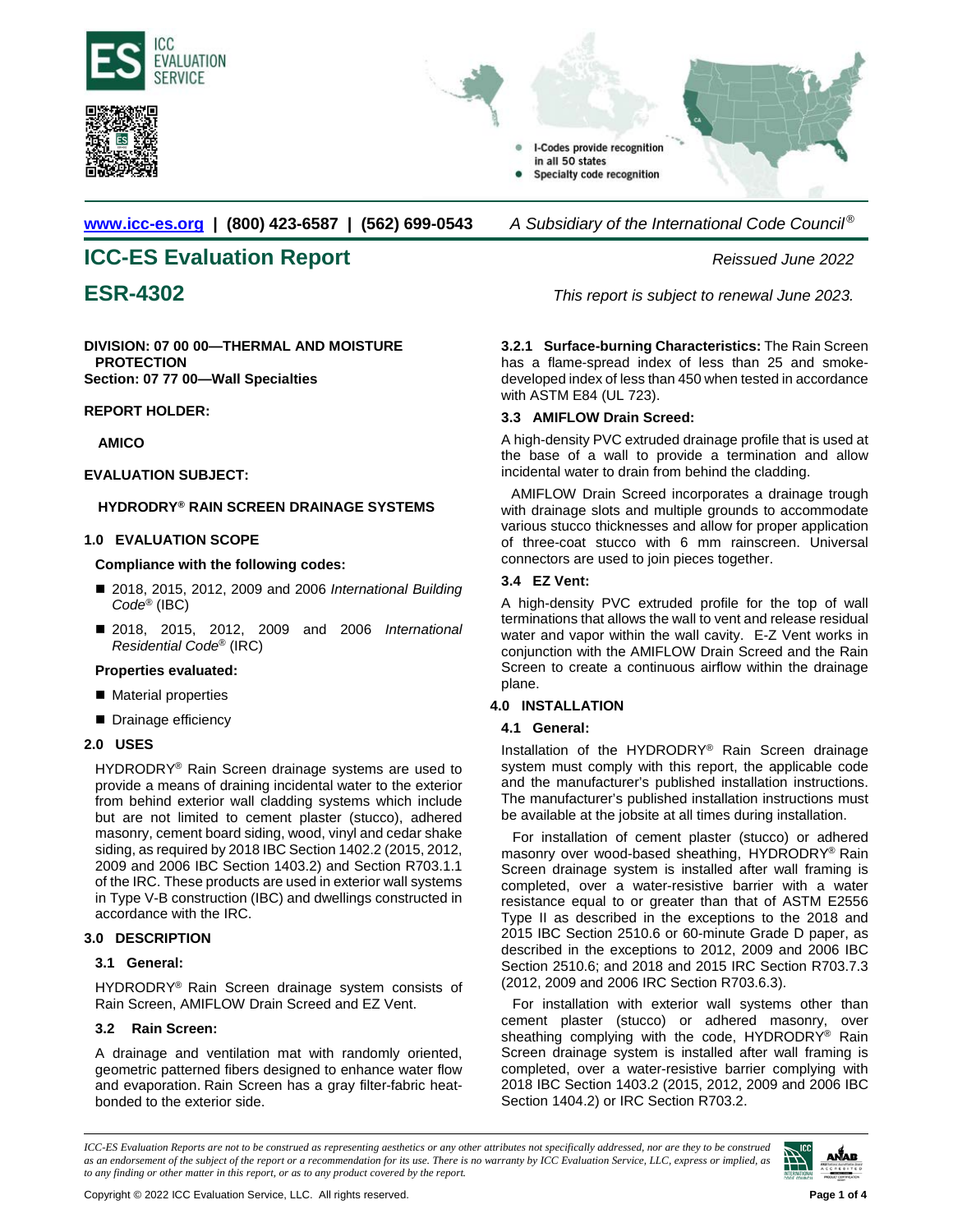# **4.2 Rain Screen:**

Rain Screen is located approximately 12 inches (305 mm) from the starting corner, with the filter fabric facing away from the structure, and is fastened to the sheathing with corrosion-resistant staples or cap-nails spaced at a maximum of 24 inches (610 mm) on center in the field and at a maximum of 16 inches (406 mm) on center along horizontal and vertical edges. Horizontal and vertical edges are butted together with no overlap. Rain Screen is unrolled around the building and fastened, as set forth in the report holder's published installation instructions, at top and bottom sill plates and at framing members.

After installation of the Rain Screen, expanded metal lath and other components of the cement plaster or adhered masonry veneer system must be installed in accordance with the code or the applicable ICC-ES evaluation report.

### **5.0 CONDITIONS OF USE**

The products described in this report comply with, or are suitable alternatives to what is specified in, those codes listed in Section 1.0 of this report, subject to the following conditions:

- **5.1** Installation must comply with this report, the manufacturer's published installation instructions and the applicable code. In the event of a conflict between the published installation instructions and this report, this report governs.
- **5.2** Installation is limited to use in Type V-B construction (IBC) and dwellings constructed in accordance with the IRC.
- **5.3** The size and spacing of fasteners used to support the weight of exterior cement plaster or adhered masonry veneer must be designed to resist negative wind pressure and the thickness of the moisture drainage system and is outside the scope of this evaluation report.
- **5.4** The structural performance of exterior cement plaster or adhered masonry veneer walls installed over the moisture drainage system is outside the scope of this evaluation report.
- **5.5** The HYDRODRY® Rain Screen drainage system is manufactured under a quality control program with inspections by ICC-ES.

### **6.0 EVIDENCE SUBMITTED**

Data in accordance with the ICC-ES Acceptance Criteria for Moisture Drainage Systems Used with Exterior Cement Plaster or Adhered Masonry Veneer Walls (AC356), dated October 2009 (editorially revised December 2018).

### **7.0 IDENTIFICATION**

- **7.1** The products described in this report are identified by a label on each roll or pallet that includes the report holder's name (AMICO) and address, the product name, the product size, the lot number and the evaluation report number (ESR-4302).
- **7.2** The report holder's contact information is the following:

**AMICO 3245 FAYETTE AVENUE BIRMINGHAM, ALABAMA 35208 (205) 787-2611 [www.amicoglobal.com](http://www.amicoglobal.com/)**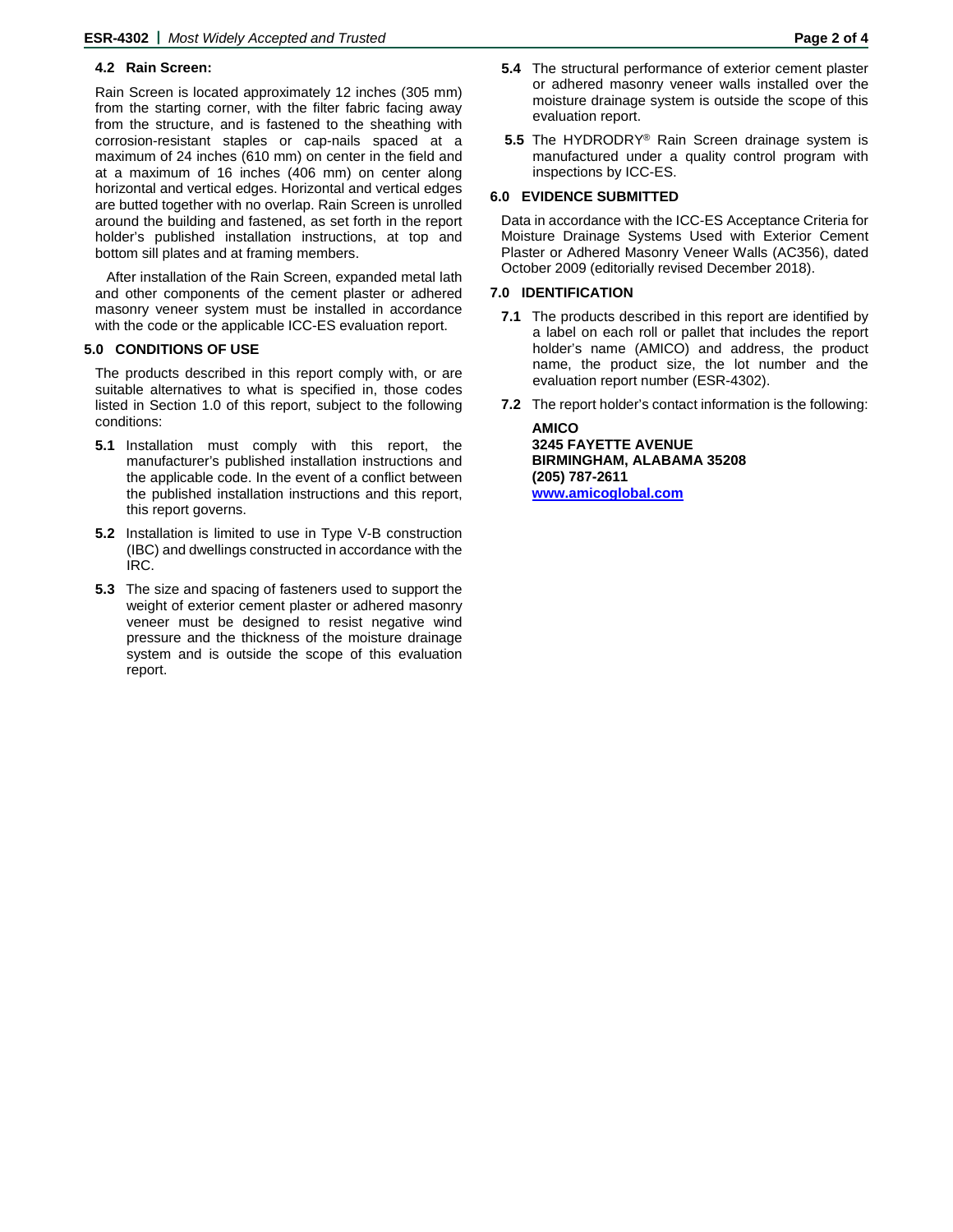

# **ICC-ES Evaluation Report ESR-4302 CBC and CRC Supplement**

*Reissued June 2022 This report is subject to renewal June 2023.* 

**[www.icc-es.org](http://www.icc-es.org/) | (800) 423-6587 | (562) 699-0543** *A Subsidiary of the International Code Council ®*

**DIVISION:07 00 00—THERMAL AND MOISTURE PROTECTION Section: 07 77 00—Wall Specialties** 

**REPORT HOLDER:**

**AMICO**

## **EVALUATION SUBJECT:**

# **HYDRODRY® RAIN SCREEN DRAINAGE SYSTEMS**

### **1.0 REPORT PURPOSE AND SCOPE**

### **Purpose:**

The purpose of this evaluation report supplement is to indicate that HYDRODRY® Rain Screen drainage systems, described in ICC-ES evaluation report ESR-4302, have also been evaluated for compliance with the codes noted below.

### **Applicable code editions:**

### 2019 *California Building Code* (CBC)

For evaluation of applicable chapters adopted by the California Office of Statewide Health Planning and Development (OSHPD) and Division of State Architect (DSA), see Sections 2.1.1 and 2.1.2 below.

2019 *California Residential Code* (CRC)

# **2.0 CONCLUSIONS**

### **2.1 CBC:**

The HYDRODRY® Rain Screen drainage systems, described in Sections 2.0 through 7.0 of the evaluation report ESR-4302, comply with CBC Chapter 14, provided the design and installation are in accordance with the 2018 *International Building Code*® (IBC) provisions noted in the evaluation report and the additional requirements of CBC Chapters 14 and 25, as applicable.

### **2.1.1 OSHPD:**

The applicable OSHPD Sections and Chapters of the CBC are beyond the scope of this supplement.

### **2.1.2 DSA:**

The applicable DSA Sections and Chapters of the CBC are beyond the scope of this supplement.

### **2.2 CRC:**

The HYDRODRY® Rain Screen drainage systems, described in Sections 2.0 through 7.0 of the evaluation report ESR-4302, complies with CRC Chapter 7, provided the design and installation are in accordance with the 2018 *International Residential Code*® (IRC) provisions noted in the evaluation report and the additional requirements of CRC Chapters 3 and 7.

This supplement expires concurrently with the evaluation report, reissued June 2022.